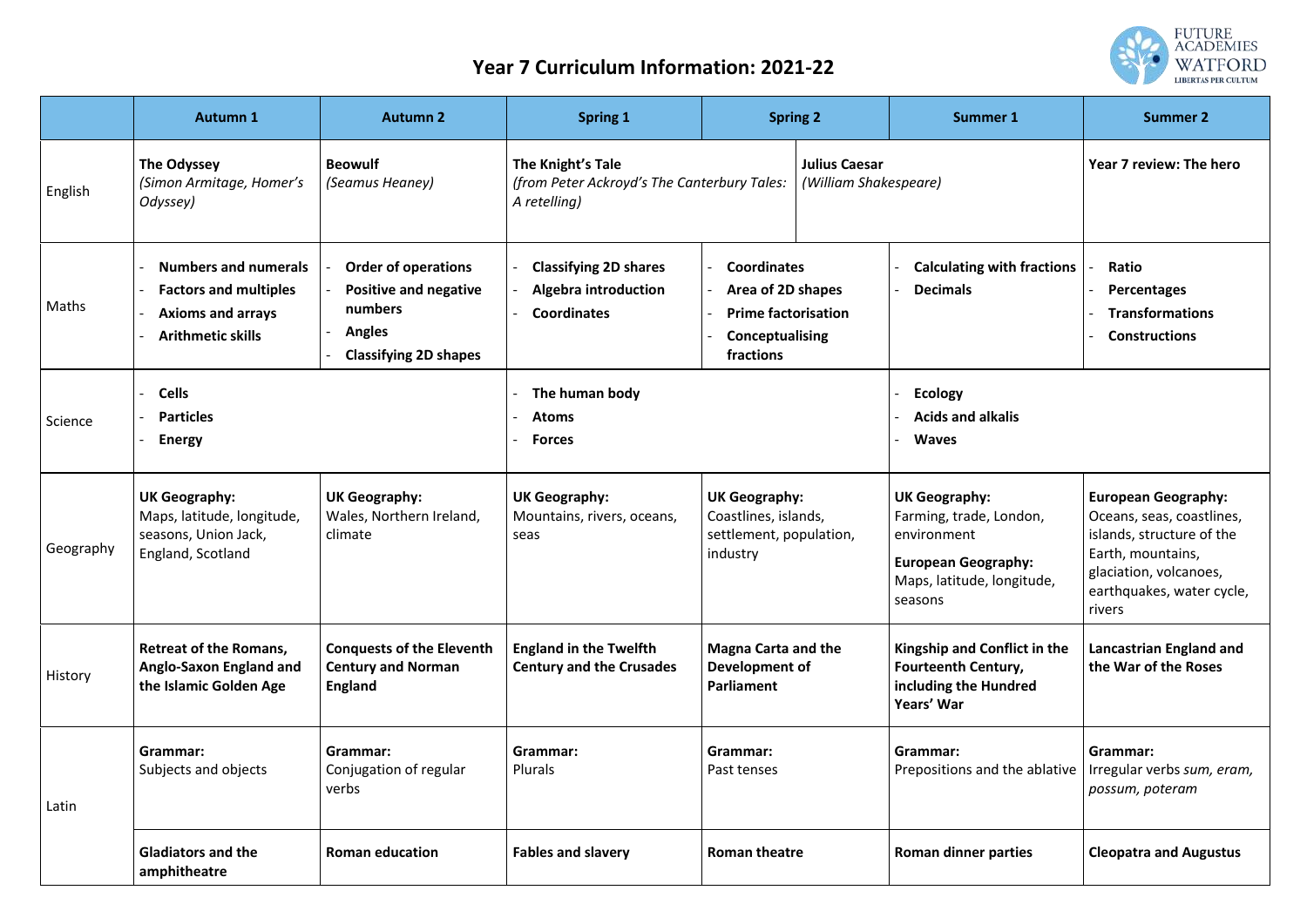|              | <b>Autumn 1</b>                                                                                                                                                                                                                                                                                                      | <b>Autumn 2</b>                                                                                                                                                                                 | <b>Spring 1</b>                                                                                                                          | <b>Spring 2</b>                                                                                                                                                    | <b>Summer 1</b>                                                                                                                                                                      | <b>Summer 2</b>                                                                                                                                      |
|--------------|----------------------------------------------------------------------------------------------------------------------------------------------------------------------------------------------------------------------------------------------------------------------------------------------------------------------|-------------------------------------------------------------------------------------------------------------------------------------------------------------------------------------------------|------------------------------------------------------------------------------------------------------------------------------------------|--------------------------------------------------------------------------------------------------------------------------------------------------------------------|--------------------------------------------------------------------------------------------------------------------------------------------------------------------------------------|------------------------------------------------------------------------------------------------------------------------------------------------------|
| Spanish      | Verbs: ser/estar<br>Family members and pets<br>Adjectives to describe<br>personality and physical<br>appearance<br>Quantifiers                                                                                                                                                                                       | me gusta/no me gusta<br>tienes que/debes<br>Times and schedules<br>Clothes                                                                                                                      | Verbs: vivir/estar/ser<br>Definite/indefinite article:<br>el/la vs un/una<br>Places in the town<br>The time                              | Future tense<br>me gusta/no me gusta/<br>prefiero<br>Talking about the past                                                                                        | Past tense<br>Countries/Languages<br>Weather                                                                                                                                         | Verbs: ser/estar/me gusta/<br>no me gusta/vivir/preferir                                                                                             |
|              | <b>Family</b>                                                                                                                                                                                                                                                                                                        | <b>School and subjects</b>                                                                                                                                                                      | My local area                                                                                                                            | <b>Hobbies and media</b>                                                                                                                                           | <b>Holidays</b>                                                                                                                                                                      | <b>Revision</b>                                                                                                                                      |
| Art          | <b>Formal elements:</b><br>Line, tone, shape<br><b>Art movements</b><br><b>Shell observation</b>                                                                                                                                                                                                                     | <b>Formal elements:</b><br>Texture, colour<br><b>Insects</b><br><b>Colour theory</b><br><b>Fauvism landscape</b>                                                                                | <b>Formal elements:</b><br>Pattern, and positive and<br>negative space<br><b>Printing</b>                                                | <b>Formal elements:</b><br>Colour and tone<br><b>Observational painting:</b><br>conkers/orange                                                                     | <b>Formal elements:</b><br>Pattern and line<br><b>Printing/repeat pattern</b>                                                                                                        | <b>Formal elements:</b><br>Structure and shape<br><b>Cake designs</b><br>Slab building $-$ clay                                                      |
|              | Abstract art<br>Realism<br>De Stijl<br><b>Piet Mondrian</b><br><b>Pablo Picasso</b><br>Amiria Gale                                                                                                                                                                                                                   | Fauvism<br>Post-impressionism<br>Expressionism<br>André Derain<br><b>Henri Matisse</b><br>Vincent van Gogh                                                                                      | Japanese art<br>Notan art<br>Modernism<br>Angie Lewin                                                                                    | Watercolour<br>Modernism<br>Georgia O'Keeffe                                                                                                                       | Cultural pattern<br>Op art<br><b>Bridget Riley</b><br><b>Victor Vasarely</b>                                                                                                         | Pop art<br>Modernism<br>Realism<br>Claes Oldenburg<br><b>Wayne Thiebaud</b><br>Sarah Graham                                                          |
| <b>Music</b> | <b>Musicianship:</b><br><b>Western Classical Tradition</b>                                                                                                                                                                                                                                                           | <b>Composition:</b><br>Song writing                                                                                                                                                             | <b>Ensemble Performance:</b><br>West African music                                                                                       | <b>Music Appreciation:</b><br>World music                                                                                                                          | <b>Composition:</b><br>Programme music                                                                                                                                               | <b>Ensemble Performance:</b><br>Popular music                                                                                                        |
|              | Performing:<br><b>Basic staff notation</b><br>Basic keyboard skills<br>'Ode to Joy'<br>'Eine Kleine Nachtmusik'<br>Listening:<br>History of Western Classical<br><b>Tradition and instruments</b><br>of the orchestra<br>Various musical pieces<br>Singing:<br>Cannon<br>Beginner ensemble work<br>'When the Saints' | Composing:<br>Writing notation<br>Use of DAW<br>Basic song-writing<br>Listening:<br>History of popular music<br>1950s-1980s<br>'Stairway to Heaven'<br>'I Want to Break Free'<br>'Sweet Dreams' | Singing:<br>African chants<br>'Gumama'<br><b>Performing:</b><br>Djembe drumming<br>Polyrhythms<br><b>Composing:</b><br>Rhythmic patterns | Listening:<br>Indian Raga<br>Japanese Taiko<br><b>Brazilian Samba</b><br>Active listening skills<br><b>Performing/Singing:</b><br>Samba drumming<br>'Mas que nada' | Composing:<br>Programme music<br>Structure<br>Compose to a stimuli moving<br>image<br>Listening:<br><b>Watership Down:</b><br>'Venturing Forth'<br>Harry Potter:<br>'Hedwig's Theme' | <b>Performing:</b><br>Small ensemble<br>performance<br>Ensemble appreciation<br>Guitar<br>Drum<br><b>Boomwackers</b><br>Independent rehearsal skills |